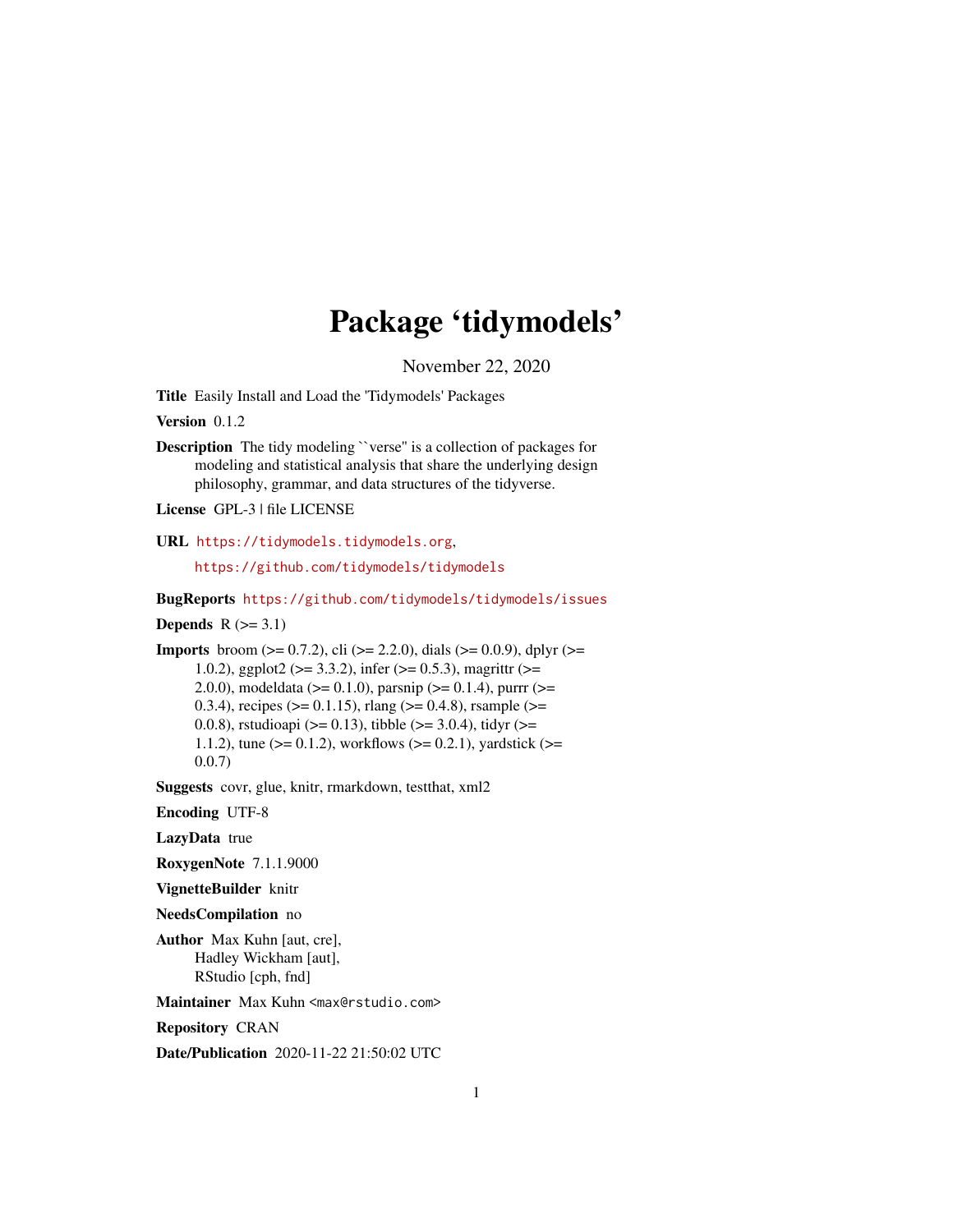### <span id="page-1-0"></span>R topics documented:

|       | tidymodels update $\ldots \ldots \ldots \ldots \ldots \ldots \ldots \ldots \ldots \ldots \ldots \ldots$ |  |
|-------|---------------------------------------------------------------------------------------------------------|--|
| Index |                                                                                                         |  |

pkg\_deps *List all dependencies*

#### Description

List all dependencies

#### Usage

pkg\_deps(x = "tidymodels", recursive = FALSE)

#### Arguments

| X         | A character string for the packages being evaluated.             |
|-----------|------------------------------------------------------------------|
| recursive | If TRUE, will also list all dependencies of tidymodels packages. |

| tag_show |  |  |
|----------|--|--|
|----------|--|--|

tag\_show *Facilities for loading and updating other packages*

#### Description

'tidymodels' contains a set of tags for specific topics in modeling and analysis. These can be used to load packages in groups.

#### Usage

```
tag_show()
```
tag\_attach(tag)

tag\_update(tag)

#### Arguments

tag A character strong for the tag. Current options are: 'Bayesian analysis', 'deep learning', 'ensembles', 'extra models', 'extra recipes', 'feature engineering', 'interpretation', 'parallel processing', 'parameter tuning', 'resampling', 'text analysis', 'time series', and 'visualization'.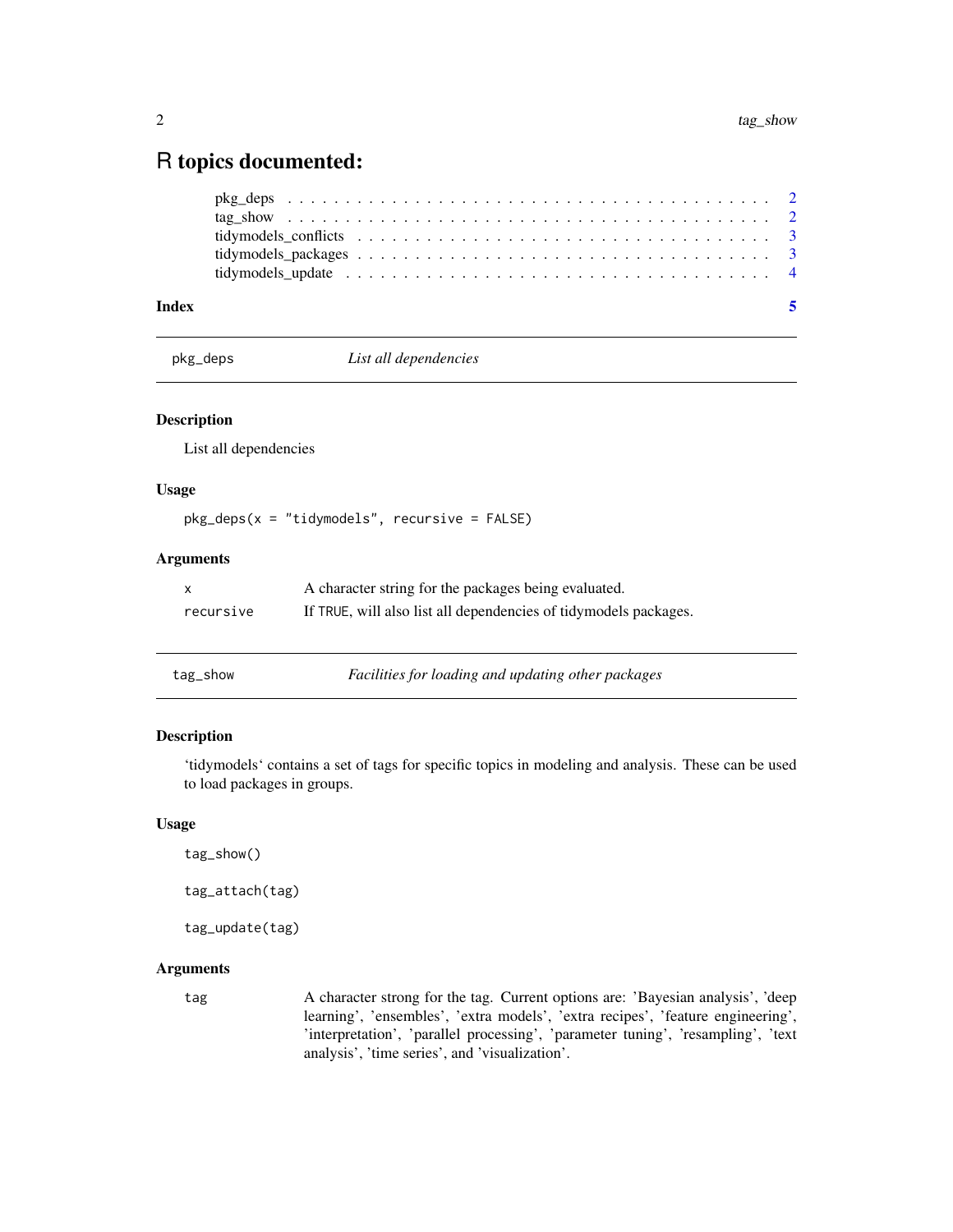#### <span id="page-2-0"></span>tidymodels\_conflicts 3

#### Examples

tag\_show()

tidymodels\_conflicts *Conflicts between the tidymodels and other packages*

#### Description

This function lists all the conflicts between packages in the tidymodels and other packages that you have loaded.

#### Usage

```
tidymodels_conflicts()
```
#### Details

There are four conflicts that are deliberately ignored: intersect, union, setequal, and setdiff from dplyr. These functions make the base equivalents generic, so shouldn't negatively affect any existing code.

#### Examples

```
tidymodels_conflicts()
```
tidymodels\_packages *List all packages in the tidymodels*

#### Description

List all packages in the tidymodels

#### Usage

tidymodels\_packages(include\_self = TRUE)

#### Arguments

include\_self Include tidymodels in the list?

#### Examples

tidymodels\_packages()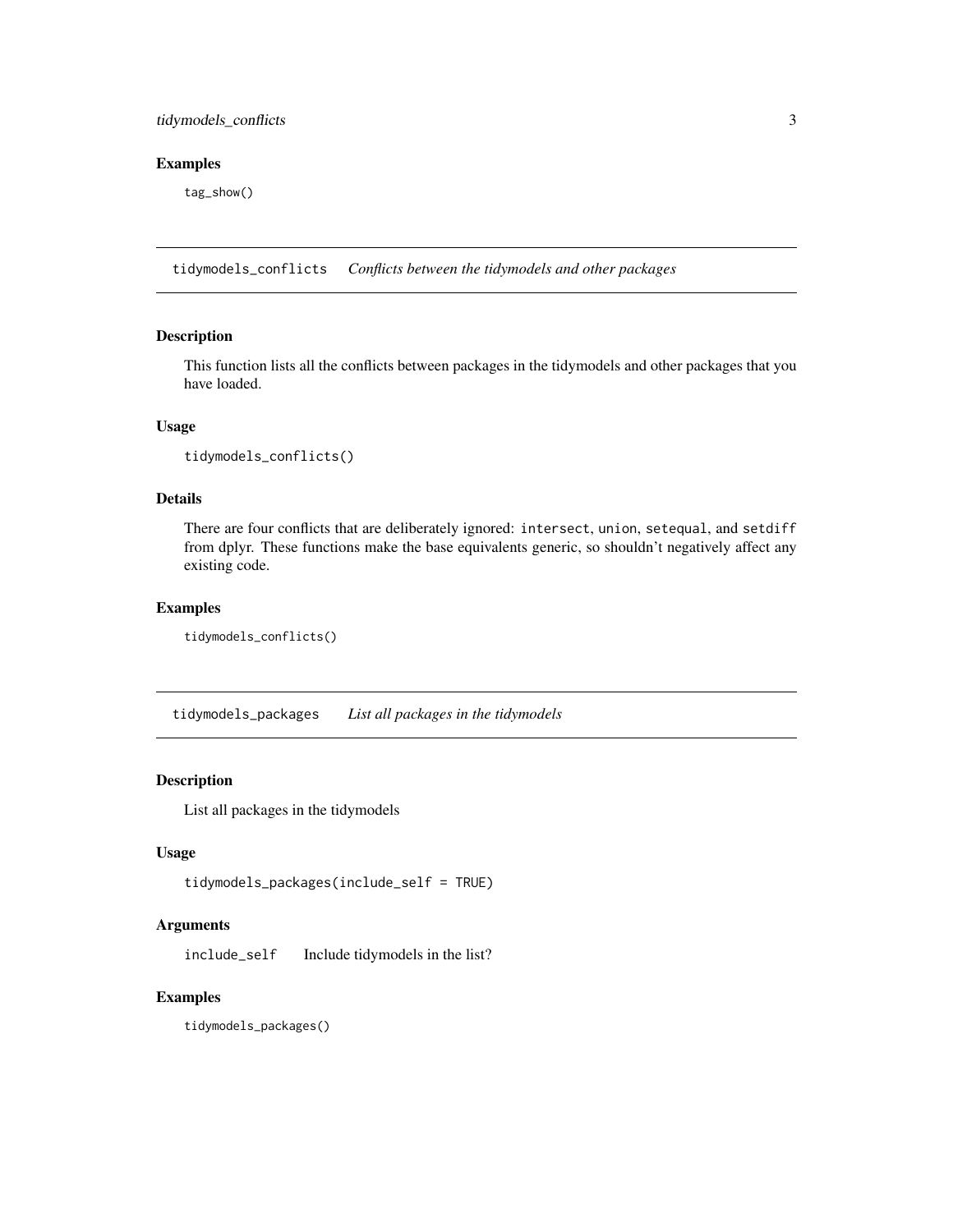<span id="page-3-0"></span>tidymodels\_update *Update tidymodels packages*

#### Description

This will check to see if all tidymodels packages (and optionally, their dependencies) are up-to-date, and will install after an interactive confirmation.

#### Usage

```
tidymodels_update(pkg = "tidymodels", recursive = FALSE, ...)
```
#### Arguments

| pkg       | A character string for the model being updated.                   |
|-----------|-------------------------------------------------------------------|
| recursive | If TRUE, will also check all dependencies of tidymodels packages. |
| $\cdots$  | Extra arguments to pass to [utils::install.packages()]            |

#### Value

Nothing is returned but a message is printed to the console about which packages (if any) should be installed along with code to do so.

#### Examples

```
## Not run:
tidymodels_update()
```
## End(Not run)